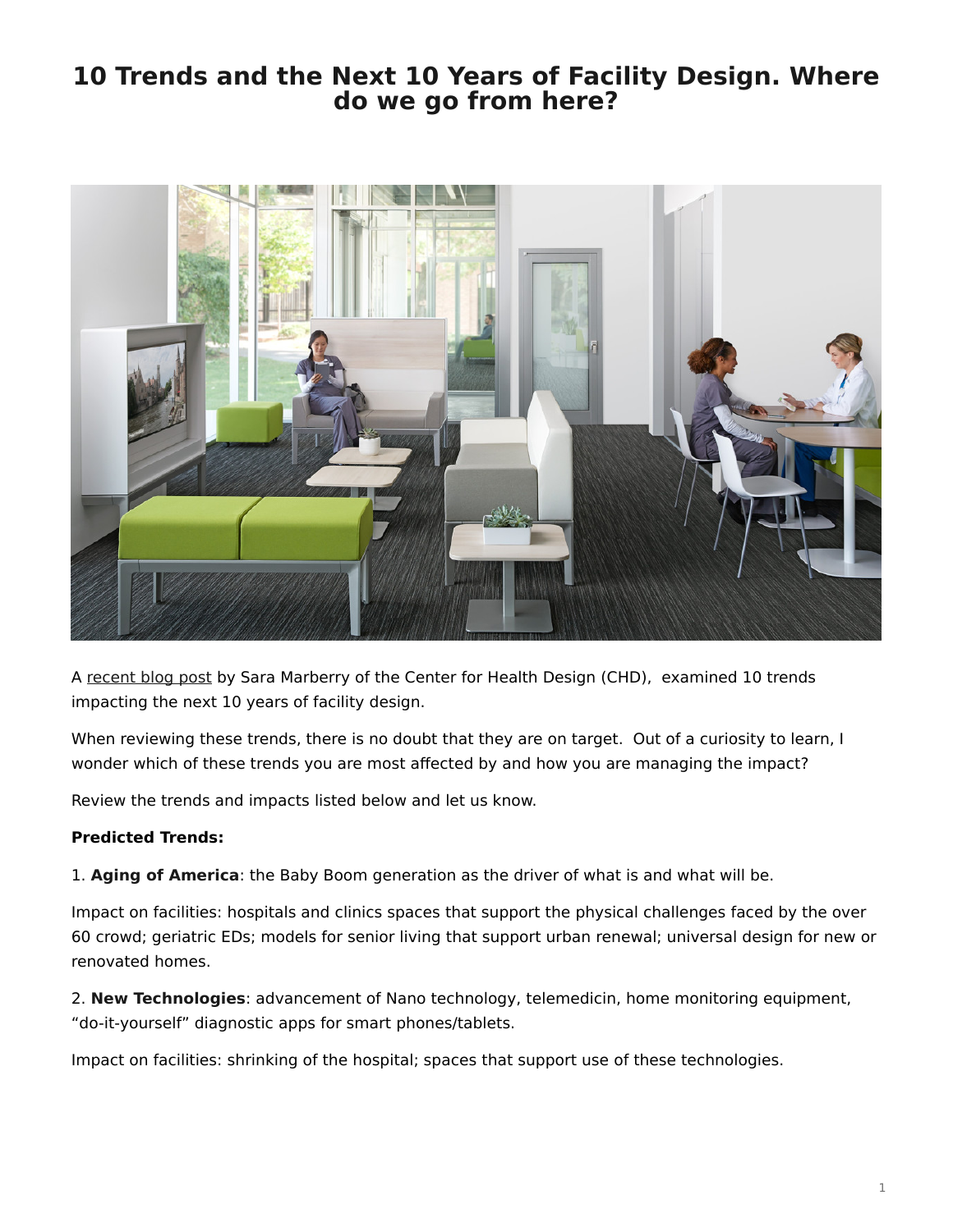3. **Patient, Worker, and Environmental Health and Safety**: corporate responsibility for sustainability, increased focus on reducing infections, errors, injury.

Impact on facilities: more green hospitals; emphasis on evidence-based design.

4. **Experience Architecture**: movement from service economy to experience economy, customerfocus.

Impact on facilities: access to nature and natural light; positive distractions; places of respite.

5. **Healthy Living**: emphasis on physical activity, connection to community.

Impact on facilities: spaces that promote physical activity; more destination locations, gathering places for community support and socialization

6. **Wellness**: connection to other living things, mind-body relationship to illness.

Impact on facilities: access to nature; positive distractions; places of respite.

7. **Decentralized Healthcare**: shift to managed contracts, clinic-based care.

Impact on facilities: shrinking of the hospital; smaller tertiary clinics; more retail clinics.

8. **Staying Home**: becomes an extension of the acute care system.

Impact on facilities: shrinking of the hospital; home renovations to accommodate different abilities/ needs; universal design in new construction.

9. **Flexibility**: need for adaptable buildings to meet changing modes of delivery.

Impact on facilities: more modular concepts for walls, floors.

10. **Accountable Healthcare**: changes in reimbursement policies, focus on care coordination and keeping people well.

Impact on facilities: spaces that foster interaction and communication for team-based care.

| +About Steelcase |
|------------------|
| +Customer Care   |
| +Legal Notices   |
| +Connect With Us |
| +Contact Us      |